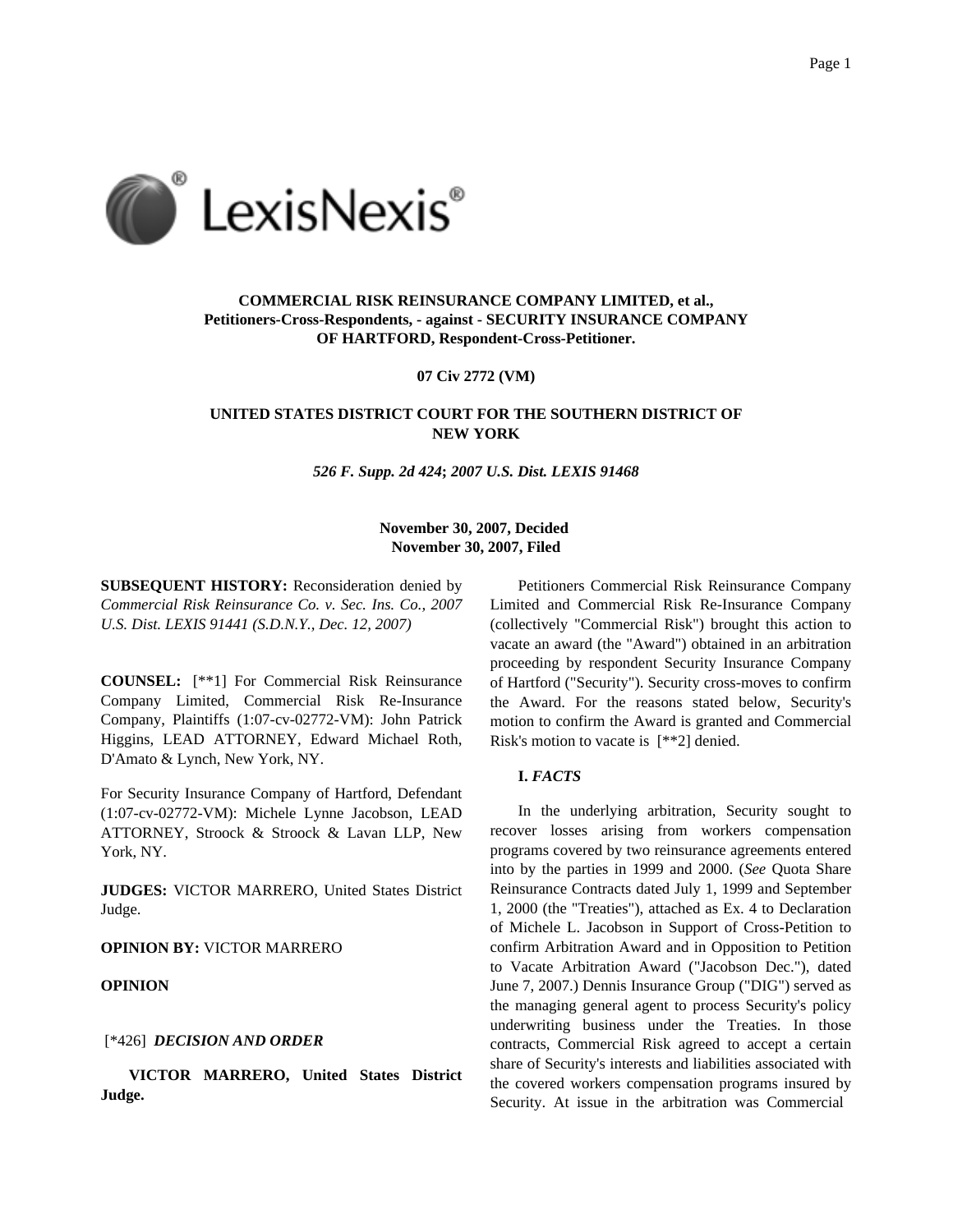Risk's denial of payment of amounts billed by Security under the Treaties. As reason for its refusal to pay, Commercial Risk contended, among other arguments, that a portion of the business Security referred for processing by DIG involved policies not covered by the Treaties.

The Treaties contain a clause under which [\*\*3] the parties agree to settle through binding arbitration any dispute relating to the interpretation, performance, formation, or validity of the Treaties or any transaction arising under them. (*See* Treaties, Art. XXXI at 15-16.) They grant the arbitrators "the power to determine all procedural rules for the holding of the arbitration including but not limited to inspection of documents, examination of witnesses and any other matter relating to the conduct of the arbitration." (*Id.* at 16) The [\*427] arbitration clause also contains an "Honorable Engagement" provision under which the arbitrators are directed to "interpret this Contract as an honorable engagement and not merely as a legal obligation; they are relieved of all judicial formalities and may abstain from following the strict rules of law." (*Id.*)

Following a hearing from March 5, 2007 through March 9, 2007, the arbitration panel rendered an interim award which directed Commercial Risk to pay Security \$ 20,754,990, plus interest in an amount of \$ 1,300,000. (*See* Interim Fund Award dated March 11, 2007 (the "Award"), attached as Ex. 31 to Jacobson Dec.) The Award also provided for payment of interest by Commercial Risk at the rate of 10 [\*\*4] percent on any balance that remained unpaid after 30 business days from the date of the Award.

### **II.** *DISCUSSION*

Because one of the companies comprising Commercial Risk is a citizen of Bermuda, Security seeks confirmation of the Award pursuant to the Convention on the Recognition and Enforcement of Foreign Arbitral Awards (the "Convention"), *9 U.S.C. §§ 201-208*, as well as under the Federal Arbitration Act (the "FAA"), *9 U.S.C. §§ 1-16*. Under the Convention, which applies to arbitration proceedings held in this country involving at least one party that is not a United States citizen, an arbitration award must be confirmed except where the court finds one of the grounds for refusal of recognition or enforcement specified in the Convention. *See 9 U.S.C. § 207*; *Zeiler v. Deitsch, 500 F.3d 157, 164 (2d Cir. 2007)* (noting that "the burden [on the party opposing

enforcement of an arbitral award] is a heavy one, as the showing required to avoid summary confirmance is high") (*quoting Encyclopaedia Universalis S.A. v. Encyclopaedia Britannica, Inc., 403 F.3d 85, 90 (2d Cir. 2005))*; *Yusuf Ahmed Alghamm v. Toys "R" Us, 126 F.3d 15, 19 (2d Cir. 1997)* (stating that "[u]nder the Convention, the district [\*\*5] court's role in reviewing a foreign arbitral award is strictly limited"). Similarly, pursuant to the FAA, confirmation of arbitral awards is required unless the party seeking to vacate establishes any of the limited exceptions provided by the statute or case law. *See Bear, Stearns & Co., Inc., Bear Stearns Sec. Corp. v. 1109580 Ontario, Inc., 409 F.3d 87, 91 (2d Cir. 2005)* (stating that an "arbitration decision must be confirmed if there is any basis for upholding the decision and '[i]f there is even a barely colorable justification for the outcome reached'") (citation omitted). However, because the arbitration occurred in the United States, the Award as to the Commercial Risk Bermuda company is also governed by the FAA provisions applicable to domestic arbitration awards. *See Zeiler, 500 F.3d at 164*.

The Court finds that the Award satisfies the minimal standards that govern confirmation. Conversely, the Court is not persuaded that Commercial Risk has advanced sufficient grounds to satisfy the rigorous test applicable to justify vacating an arbitral award.

Commercial Risk argues that the Award must be overturned because: (1) the panel rendered an imperfect decision insofar as it issued [\*\*6] the Award jointly rather than severally against the two separate Commercial Risk entities that can only be held severally liable; (2) the arbitration proceeding that produced the Award manifested misconduct and was fundamentally unfair to Commercial Risk because the panel excluded the testimony of Commercial Risk's witness and exhibits pertaining to damages; and (3) the panel exceeded its authority by (a) awarding damages based upon 75 policies that Commercial Risk contended were not covered by the pertinent Treaty, and thus not subject to arbitration; (b) considering an exhibit concerning these [\*428] policies that Security allegedly improperly concealed from Commercial Risk, thereby misleading the panel and precluding effective cross-examination; (c) disregarding the aggregate limit of liability of \$ 24 million specified in the 2000 Treaty; and (d) awarding post-award interest at a rate of 10 percent.

The Court will address first the issues concerning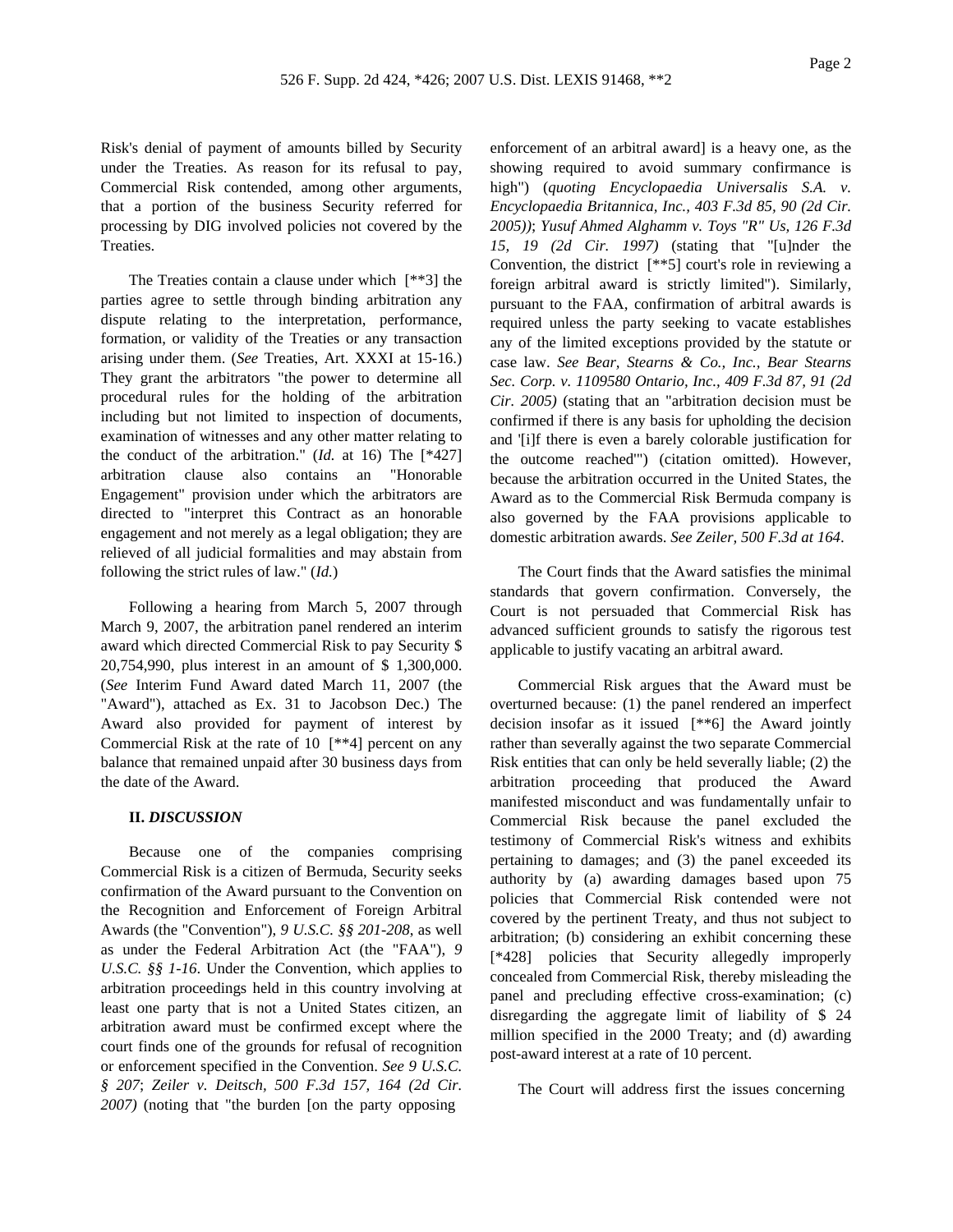alleged misconduct in the arbitration proceedings and the scope of the arbitrators' authority. In this regard, the Court finds no evidence that the arbitrators engaged in misconduct, or exceeded their authority, or that Security committed any [\*\*7] fraud sufficient to vacate the Award.

In connection with Commercial Risk's objection pertaining to the exclusion of its witness and documents concerning damages, the Court's inquiry must be guided as a threshold matter by the strict rules that apply to limit judicial discretion to vacate arbitral awards. Arbitrators generally are not bound by the rules of evidence, but possess broad latitude to determine the procedures governing their proceedings, to hear or not hear additional evidence, to decide what evidence is relevant, material or cumulative, and otherwise to restrict the scope of evidentiary submissions. *See Tempo Shain Corp. v. Bertek, Inc., 120 F.3d 16, 19 (2d Cir. 1997)* ("Judicial review of arbitration awards is necessarily narrowly limited. . . . Undue judicial intervention would inevitably judicialize the arbitration process.") (internal citations omitted); *Fairchild Corp. v. Alcoa. Inc., 510 F. Supp. 2d 280, 286 (S.D.N.Y. 2007)* (noting that "arbitrators are afforded broad discretion to determine whether to hear or not hear evidence, or whether additional evidence is necessary or would simply prolong the proceedings") (*citing Areca, Inc. v. Oppenheimer & Co., Inc. 960 F. Supp. 52, 55 (S.D.N.Y. 1997))*.

Here, [\*\*8] the Treaties specifically conferred on the arbitrators the power to determine all procedural rules governing the conduct of the arbitration, specifically including inspection of documents, examination of witnesses, and any other matter relating to the conduct of the arbitration. (*See* Treaties, Art. XXXI at 16.) Further extending the broad latitude accorded to the panel, the Treaties also provided that the arbitrators were "relieved of all judicial formalities and may abstain from following the strict rules of law." (*Id.*)

The transcript of the arbitration hearing and other evidence on the record document the dispute between the parties about the testimony and exhibits pertaining to damages that Commercial Risk contends the panel improperly excluded when it denied Commercial Risk's proffer of its Chief Financial Officer, Jeffrey Passis ("Passis"), as well as the exhibits about which Passis was to testify. (*See* Transcript of the Arbitration Hearing ("Tr. Hrg."), attached as Exs. A-E of Appendix of Transcripts

to Jacobson Dec., at 995-1034.) On this matter, Security objected to Commercial Risk's delay in proffering Passis as a witness without giving sufficient notice and after the close [\*\*9] of discovery, and producing the documents at issue only two days before commencement of the arbitration hearing, thus precluding an effective opportunity to take Passis's deposition. The panel heard extensive argument concerning the timeliness of the witness and the documents, which presumably implicated the potential for delay in the proceedings; the possibility of prejudice to Security; the pertinence, materiality, and import of the evidence in question; whether Security had received sufficient notice of the evidence and opportunity to depose Passis; and whether the witness list at that point in the proceedings was still preliminary. (*See id.*) In accordance with the expansive procedural mandate conferred on the arbitrators, having considered the parties' arguments, the panel [\*429] unanimously decided to exclude Commercial Risk's proffered damages evidence. In doing so, explaining its reason, the panel stated on the record that Commercial Risk's witness "was not on the witness list." *Id.* at 1033. Noting Commercial Risk's further objection as to whether there was any suggestion that the witness list was anything other than preliminary, the panel responded: "Me take it for what it is . . [\*\*10] ." *Id.* at 1034.

Thus, the panel essentially made a factual finding in respect of an evidentiary ruling. To this extent, the panel satisfied the minimal standard governing its authority. The arbitrators allowed the parties an opportunity to address the issue, heard their arguments and "explain[ed] their conclusions in terms that offer even a barely colorable justification for the outcome reached." *Matter of Andros Compania Maritima, S.A.(Marc Rich & Co, A.G.), 579 F.2d 691, 704 (2d Cir. 1978)*; *Westerbeke Corp. v. Daihatsu Motor Co., Ltd., 304 F.3d 200, 214 (2d Cir. 2002)* ("The arbitrator's factual findings and contractual interpretation are not subject to judicial challenge . . . ."); *Bisnoff v. King, 154 F. Supp. 2d 630, 637 (S.D.N.Y. 2001)* ("So long as an arbitrator's procedural decision is reasonable and fair, it should not be disturbed.").

Here, the Court finds no justification for going behind the arbitrators' interpretation and application of their procedural mandate so as to reexamine whether or not the panel's conclusion that Commercial Risk's witness was not on the witness list, and the exclusion of his testimony and related exhibits on that ground, were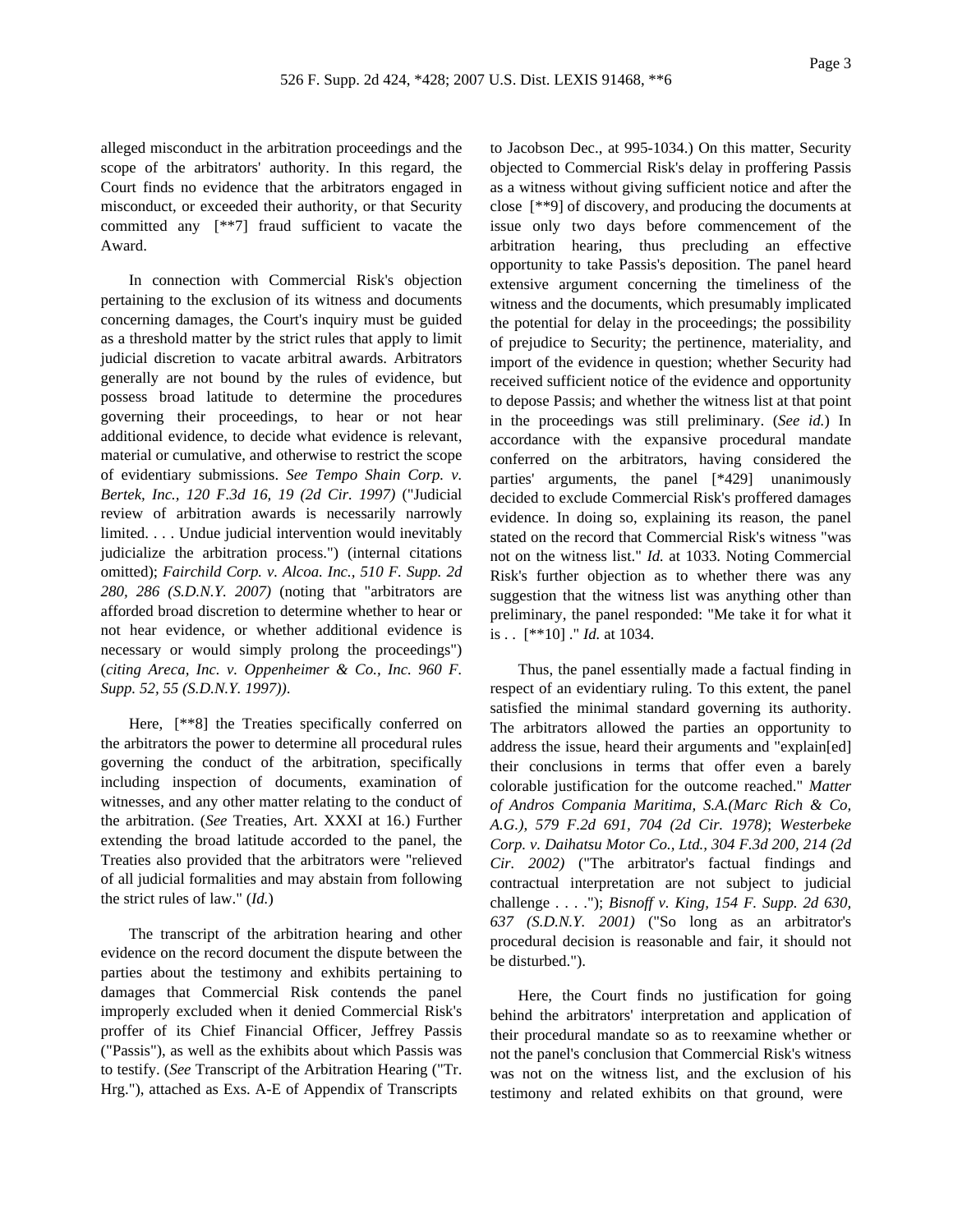warranted. Such a course [\*\*11] would constitute an open invitation for courts either to second guess arbitrators' reading and application of the scope of their procedural rules, or to compel them, against the explicit mandate of applicable arbitration doctrine, to articulate detailed explanations for any disputed procedural ruling. *See United Steelworkers of America v. Enterprise Wheel Car Corp., 363 U.S. 593, 598, 80 S. Ct. 1358, 4 L. Ed. 2d 1424 (1960)* (declaring that arbitrators are not required to provide an explanation for their decisions); *Wallace v. Buttar, 378 F.3d 182, 190 (2d Cir. 2004)*.

In pressing for a contrary result, Commercial Risk's reliance on *Tempo Shain Corp. v. Bertek, Inc., 120 F.3d, 16* (2d Cir. 1997), is misplaced. In that case the issue was whether the arbitration panel properly excluded as cumulative the testimony of a witness who was temporarily unavailable, but who was the only person who could have testified with respect to the substance of one of the claims in contention. The arbitrators' decision to proceed without the proffered testimony thus amounted to a substantive ruling regarding the extent of the evidence already on the record. In vacating the confirmation of the award, the Second Circuit noted that the panel [\*\*12] did not indicate in what respects the witness's testimony would have been cumulative. Indeed, because there was no other witness competent to address the substantive core of the claim, the Circuit Court found that "there was no reasonable basis for the arbitrators to conclude that [the witnesses's] testimony would have been cumulative with respect to those issues." *Id. at 21*. Significantly, perhaps in recognition of the general rule that arbitrators' evidentiary rulings are entitled to a high degree of deference, the Circuit Court prefaced its conclusion with the qualifying phrase "loin the facts of this case . . . ." *Id.*

On the facts of the case now before this Court, the panel's exclusion of the testimony of Passis was preceded by a procedural ruling, after a full hearing and deliberation on the issue, that Passis did not appear on the witness list, and presumably that the subsequent proffer of his testimony did not provide Security with adequate notice and [\*430] was untimely. In its considerations, the panel apparently credited the arguments advanced by Security concerning the application of the governing procedures, and plausibly decided that allowing the evidence at that point would [\*\*13] have prejudiced Security and permitted Commercial Risk not to comply with the applicable rules governing the arbitration

proceeding.

It is true, as Commercial Risk emphasizes, that arbitrators "'must give each of the parties to the dispute an adequate opportunity to present its evidence and arguments.'" *Id. at 20* (*quoting Hoteles Condado Beach v. Union De Tronquistas Local 901, 763 F.2d 34, 39 (1st Cir. 1985))*. However, it is also the case, as the *Tempo Shain* Court itself acknowledged, that arbitrators "[are] not required to hear all the evidence proffered by a party . . . ." *Id.* The time frames that arbitrators allow under approved schedules for discovery and pre-hearing submissions, deadlines binding on all parties, ordinarily are sufficient to provide them with adequate opportunity to present evidence and arguments. There is no categorical rule, as Commercial Risk's argument would hold, requiring arbitrators to consider evidence even if it is proffered after a specified cutoff established under the rules applicable to the arbitration, and against a factual findings by the arbitrators to this effect. Even judicial proceedings, which are governed by far more rigorous procedural standards, [\*\*14] do not compel such a result. *See Patterson v. Balsamico, 440 F.3d 104, 116-118 (2d Cir. 2006)* (holding that the District Court did not abuse its discretion in precluding four witnesses announced ten days before trial, when the schedule required disclosure thirty days prior to trial); *Wolack v. Spucci, 217 F.3d 157 (2d Cir. 2000)* (holding that the District Court did not abuse its discretion in precluding testimony of an expert witness announced after the deadline for disclosure of experts had passed); *Softel, Inc. v. Dragon Med. and Scientific Commc'ns, Inc., 118 F.3d 955, 961 (2d Cir. 1997)* Accordingly, if the arbitrators make a factual and procedural determination that under their governing rules proffered evidence is untimely or not included in approved discovery schedules, absent evidence of misconduct that determination is beyond judicial review. *See Matter of Arbitration Between Melun Indus., Inc. and Strange, 898 F. Supp. 990, 993 (S.D.N.Y. 1990)* (arbitrator's finding that a party's submission was timely is a "factual dispute" entitled to "great deference" by the District Court).

Here, the panel's judgments in this regard fall well within the discretion generally accorded to  $[**15]$ arbitrators, as well as within the deference due to their rulings on such procedural matters. The panel's conclusion is all the more justifiable in a case such as this -- a consideration not evident in *Tempo Shain* -- where the parties' arbitration agreement conferred upon the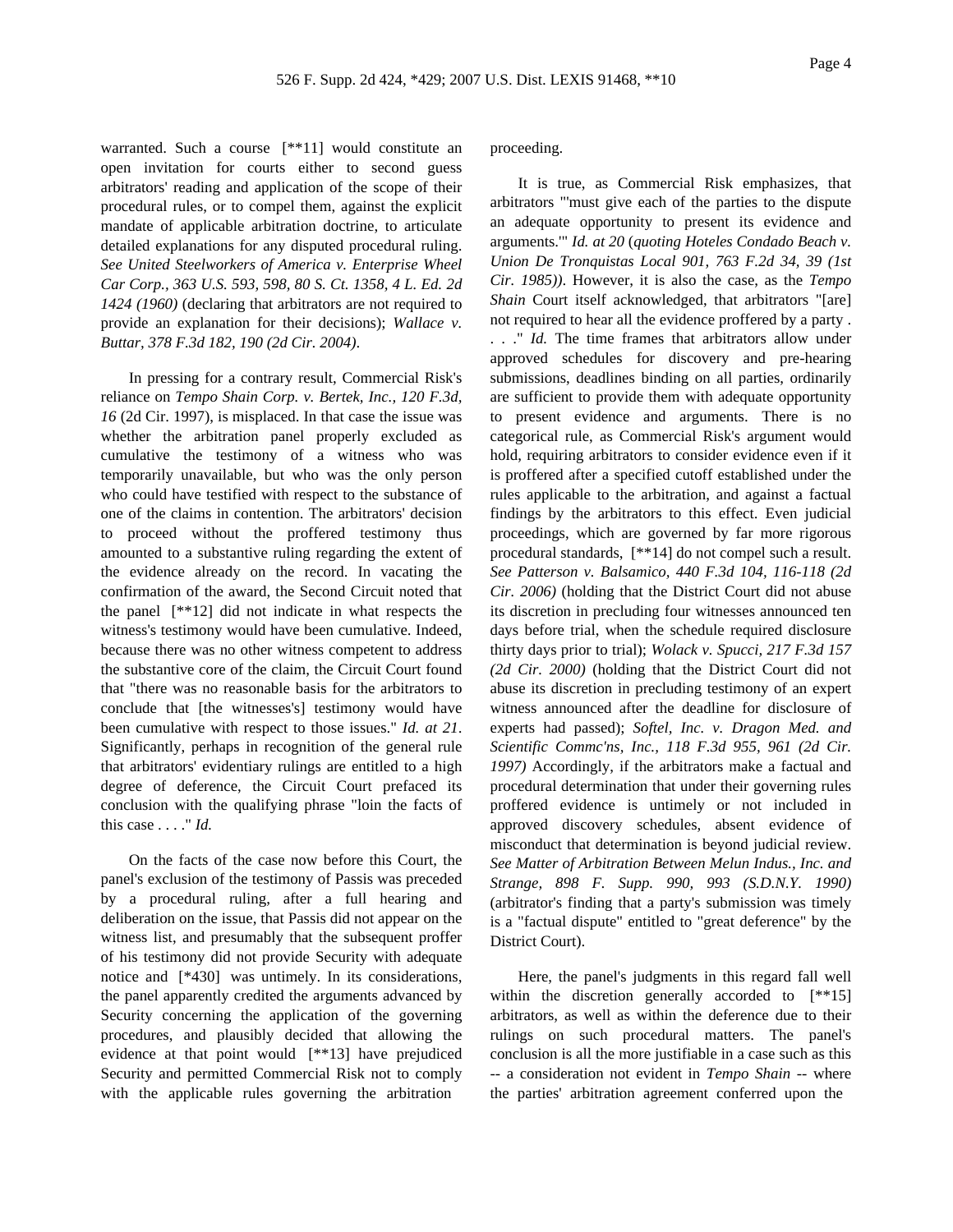arbitrators the widest possible discretion to determine *all* procedural rules, "relieved [them] of all judicial formalities" and authorized them to "abstain from following the strict rules of law." (Treaties, Art. XXXI at 16.) On a final note on this point, the Court notes that, to minimize any prejudice to Commercial Risk, the panel offered additional opportunity for Commercial Risk to cross-examine Security's witness on the pertinent documents and claims the panel had accepted.

In this context, Commercial Risk's protestations about the status of the witness list and the timing of their proffer of Passis as a witness runs counter to the expansive delegation of decisional authority with which the parties, through their explicit agreement, entrusted the arbitrators. Thus, Commercial Risk's argument reflects an instance of the phenomenon noted by this Court in which parties agree to arbitrate and confer upon arbitrators [\*\*16] [\*431] maximum decisional authority so as to liberate them from rigid judicial formalities and application of strict rules of law, and then fault them if they do exercise their latitude to stray from those presumably discarded procedural or substantive constraints. *See Fairchild, 510 F. Supp. 2d at 297* ("If parties are not prepared to abide by the acknowledged limitations of the rules of arbitration . . ., why enter into arbitration agreements in the first place, rather than accepting to be bound by arbitral awards, and then challenging an unfavorable decision on the ground that the process was flawed insofar as it lacked all of the expanded and more rigorous legal protections associated with judicial proceedings?").

# B. *IMPERFECT AWARD*

Commercial Risk objects to the Award as being deficient and opposes confirmation because it directs the two respondent entities to pay Security \$ 20,754,990, plus interest, without allocating the damages between them as required by the Treaties. Commercial Risk argues that the two companies are separate, and that under the Treaties the liabilities of the reinsurer cannot be changed from several to joint. The Treaties provide that Commercial Risk (Bermuda) agreed [\*\*17] to accept a quota share of liabilities of 85.5 percent and Commercial Risk (Vermont) 9.5 percent. (*See* Treaties at 25-26.) This provision offers at least an initial point of reference for determining an appropriate allocation of the Award as between the two entities.  $\frac{1}{1}$  Commercial Risk argues, however, that the liability of each company is not solely a

function of its quota share participation, but must take into account each company's current cash position in relation to Security, and that this calculation cannot be made without the evidence the panel excluded evidence.

> 1 The Court notes that in a related case between these parties involving another arbitration, the panel initially rendered an award against Commercial Risk that similarly did not allocate liability as between the two companies. The panel subsequently amended the award, in accordance with a proposal and supporting material provided by Security, to break down the liability between the entities on the basis of a formula of 90 percent for the Bermuda company and 10 percent for the Vermont company. The final Order endorsed by the Court upon the parties' joint submission divided participation in the liability for the Award [\*\*18] as between the two companies in amounts approximating their shares under the Treaties, without some adjustments the parties apparently agreed upon. *See* Amended Order, dated November 19, 2007, *Commercial Risk Re-Insurance Company Ltd. v. Security Ins. Co. of Hartford,* No. 07 Civ. 7191 (S.D.N.Y. 2007).

The Court finds this argument insufficient ground to support vacating the Award. There seems to be no dispute that the parties intended that liability for any award would be imposed upon the Commercial Risk companies severally, not jointly, and at least in part based on the application of the formula determining their respective share of liabilities under the Treaties. To the extent the Award may reflect a deficiency not touching the merits to the controversy regarding liability, the Court has authority to correct it so as to "effect the intent thereof and promote justice between the parties." *9 U.S.C. § 11*. Accordingly, the Court will condition confirmation of the Award on a stipulation by the parties' to a breakdown of the Award as between Commercial Risk (Bermuda) and Commercial Risk (Vermont) in accordance with a mutually acceptable formula, or based on some other agreed upon method [\*\*19] for resolving this issue. Failing that course, the Court will entertain further proceedings to determine an appropriate approach to resolve this matter.

## [\*432] C. *EXCEEDING AUTHORITY*

Commercial Risk asserts that the Award must be vacated because of various instances in which the panel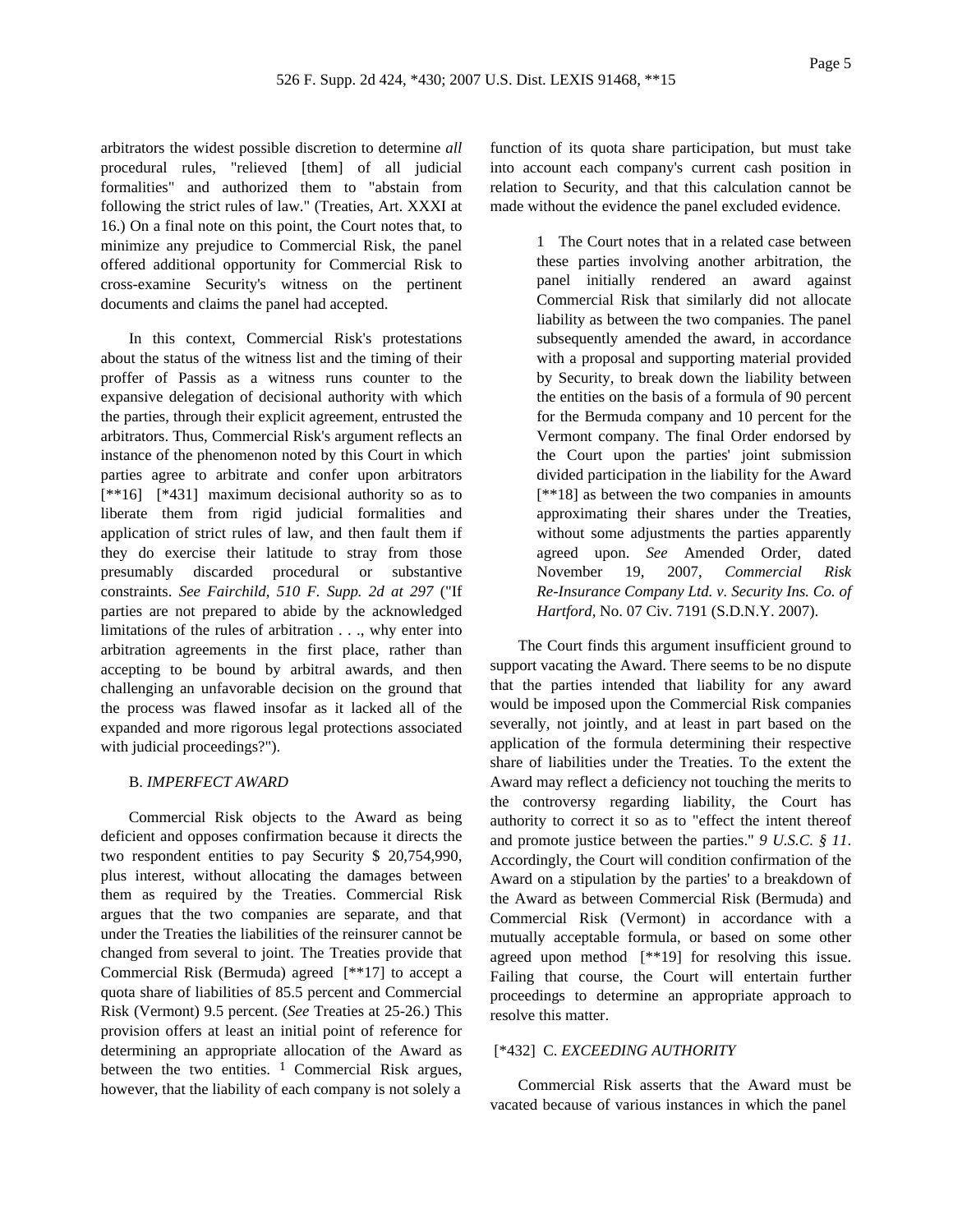allegedly exceeded its authority. These grounds pertain primarily to whether the panel awarded damages that were based on policies that Commercial Risk contends were not covered by the 2000 Treaty, and that exceeded the applicable limit of liability under that Treaty. Thus, Commercial Risk argues that the arbitrators either ruled on matters outside the scope of the arbitration clause, or essentially rewrote the contract at issue.

Challenges to arbitration awards on the ground that the arbitrators exceeded their powers are subject to the same rigorous test that governs allegations of arbitration misconduct. *See Westerbeke, 304 F.3d at 220* (noting that the Second Circuit has "consistently accorded the narrowest of readings to the Arbitration Acts authorization to vacate awards pursuant to *§ 10(a) (4)*"). Under the broad deference due arbitrators' rulings pursuant to this strict measure, to the extent Commercial Risk's [\*\*20] challenge rests on the panel's alleged misinterpretation or misapplication of the Treaties, its motion to vacate must fail. The interpretation of contractual terms by arbitrators is not subject to judicial challenge, even when the award may be grounded on an erroneous construction of the parties' agreement. *See id. at 213-14*.

The record indicates that the parties exhaustively presented to the arbitrators their respective positions concerning the issues of coverage under the Treaties for the 75 policies at issue and of the limit of liability. (*See* Tr. Hrg. at 1306-1312; 1354-1359.) These exchanges make clear that the parties' underlying dispute on these points fundamentally implicated disagreements about how the pertinent contract provisions should be construed. 2 The panel's Award in essence reflects Security's argument and rejects Commercial Risks. That Commercial Risk disagrees with the panel's application of the Treaties in this respect is not sufficient ground to vacate the Award. The Second Circuit has underscored that it "has not been receptive at least in recent years to invitations to second-guess an arbitrator's resolution of a contract dispute." *Matter of Andros, 579 F.2d at 703* [\*\*21] ("It is the arbitrator's construction which was bargained for; and so far as the arbitrator's decision concerns [\*433] construction of the contract, the courts have no business overruling him because their interpretation of the contract is different from his") (*quoting United Steelworkers, 363 U.S. at 599*).

the disagreement, stated:

Now, Commercial Risk claims that this document limits its liability for the second year of the DIG program to \$ 22.8 million. The problem with Commercial Risk's argument, however, is that if we look at the actual endorsement, that's not what it says. . . .

Let's look at that document together. It says, first off. . . "The reinsurers and the company hereby agree to the following." Who agreed to this endorsement? Commercial Risk and Security Insurance Company of Hartford. And if we turn to the signature page, that's what we see. . . .

Let's continue. Point 1, "The reinsurance contract is canceled effective as of March 1, 2001, hereinafter referred to as the 'cancellation date.'" So the parties agreed to cancel the treaty effective March 1, 2001.

Point 2, "The reinsurer shall only indemnify the company with respect to 'agreed [\*\*22] covered policies.'" And if we continue, the endorsement tells us specifically which policies are agreed covered policies. First, policies "that were written up to the cancellation date," that's March 1st, 2001, and policies "that were written after the cancellation date pursuant to a special agreement between the reinsurers and the reinsured and which specifically are set forth as additional covered policies in Attachment A."

Now, if we continue, we see that the final point of paragraph 2 says that for all of the policies identified in (I) and (ii), the total amount of gross written premium

<sup>2</sup> For example, at one point, Security, describing